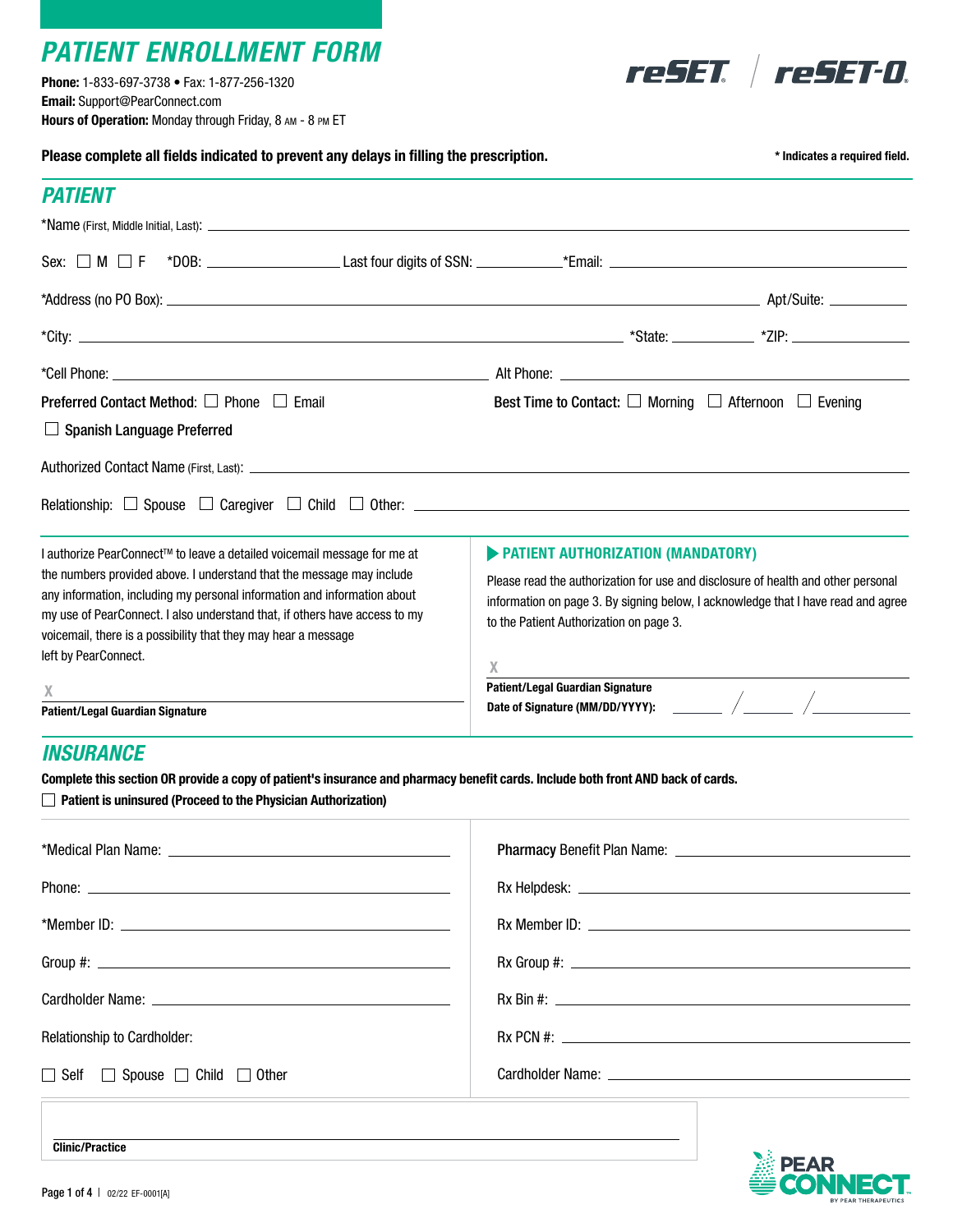

\* Indicates a required field.

#### *PHYSICIAN*

| <b>LICENSED CLINICIAN</b>                                                                                                                                                                                                     | <b>ADDITIONAL CLINICIAN OR THERAPIST (OPTIONAL)</b><br>$\Box$ N/A                                                                                                                                                              |  |
|-------------------------------------------------------------------------------------------------------------------------------------------------------------------------------------------------------------------------------|--------------------------------------------------------------------------------------------------------------------------------------------------------------------------------------------------------------------------------|--|
|                                                                                                                                                                                                                               |                                                                                                                                                                                                                                |  |
|                                                                                                                                                                                                                               |                                                                                                                                                                                                                                |  |
|                                                                                                                                                                                                                               |                                                                                                                                                                                                                                |  |
|                                                                                                                                                                                                                               | *Clinic/Practice: with a state of the state of the state of the state of the state of the state of the state of the state of the state of the state of the state of the state of the state of the state of the state of the st |  |
| *Address: the contract of the contract of the contract of the contract of the contract of the contract of the contract of the contract of the contract of the contract of the contract of the contract of the contract of the |                                                                                                                                                                                                                                |  |
|                                                                                                                                                                                                                               |                                                                                                                                                                                                                                |  |
|                                                                                                                                                                                                                               |                                                                                                                                                                                                                                |  |
|                                                                                                                                                                                                                               |                                                                                                                                                                                                                                |  |
|                                                                                                                                                                                                                               |                                                                                                                                                                                                                                |  |
|                                                                                                                                                                                                                               |                                                                                                                                                                                                                                |  |
|                                                                                                                                                                                                                               |                                                                                                                                                                                                                                |  |
|                                                                                                                                                                                                                               |                                                                                                                                                                                                                                |  |
| *Contingency Management (select one):<br>Virtual Non-monetary Rewards                                                                                                                                                         | $\Box$ Digital Monetary Gift Card Rewards                                                                                                                                                                                      |  |
| <b>DIAGNOSIS</b>                                                                                                                                                                                                              | <b>PRESCRIPTION: SELECT reSET® OR reSET-0®</b>                                                                                                                                                                                 |  |
|                                                                                                                                                                                                                               | $\Box$ *reSET 12-week digital therapy                                                                                                                                                                                          |  |
|                                                                                                                                                                                                                               | Complete therapy lessons as directed                                                                                                                                                                                           |  |
|                                                                                                                                                                                                                               | DISPENSE: One access code good for 90-day therapy                                                                                                                                                                              |  |
| If primary diagnosis is alcohol use disorder (AUD), check here for additional substance<br>use and indicate a secondary ICD-10 code.                                                                                          | Refills: $\Box$ 0 $\Box$ 1 $\Box$ 2 $\Box$ 3                                                                                                                                                                                   |  |
| <b>Previous Treatments Tried and Failed:</b>                                                                                                                                                                                  | 0R                                                                                                                                                                                                                             |  |
| Inpatient treatment<br>Outpatient group therapy<br>Intensive outpatient therapy<br>Drug and alcohol counseling<br>Outpatient therapy at<br>Medication-assisted treatment                                                      | *reSET-0 12-week digital therapy<br>Complete therapy lessons as directed<br>DISPENSE: One access code good for 84-day therapy                                                                                                  |  |
| Other, please specify:<br>Insert facility<br>Attends/attended NA or AA meetings                                                                                                                                               | Refills: $\Box$ 0 $\Box$ 1 $\Box$ 2 $\Box$ 3<br>*Confirm patient is taking buprenorphine                                                                                                                                       |  |

The duration of the prescriptions is 12 weeks. Additional 12-week access intervals to reSET or reSET-O may benefit patients, as SUD and OUD are chronic diseases; however, the benefits of prescription extension have not been evaluated. The long-term benefit of treatment with reSET on abstinence has not been evaluated in studies lasting beyond 12 weeks in the SUD population. The ability of reSET to prevent potential relapse after treatment discontinuation has not been studied. The long-term benefit of using reSET-O has not been evaluated in studies with buprenorphine lasting beyond 12-weeks (84 days) in the OUD population. The ability of reSET-O to prevent potential relapse after treatment discontinuation has not been studied.

By my signature I acknowledge that I have read and agree to the Prescriber Authorization on page 4.

| v<br>А                              |  |
|-------------------------------------|--|
| *Licensed Clinician Signature       |  |
| *Date of Signature<br>(MM/DD/YYYY): |  |
| X                                   |  |
| *Licensed Clinician Name Printed    |  |

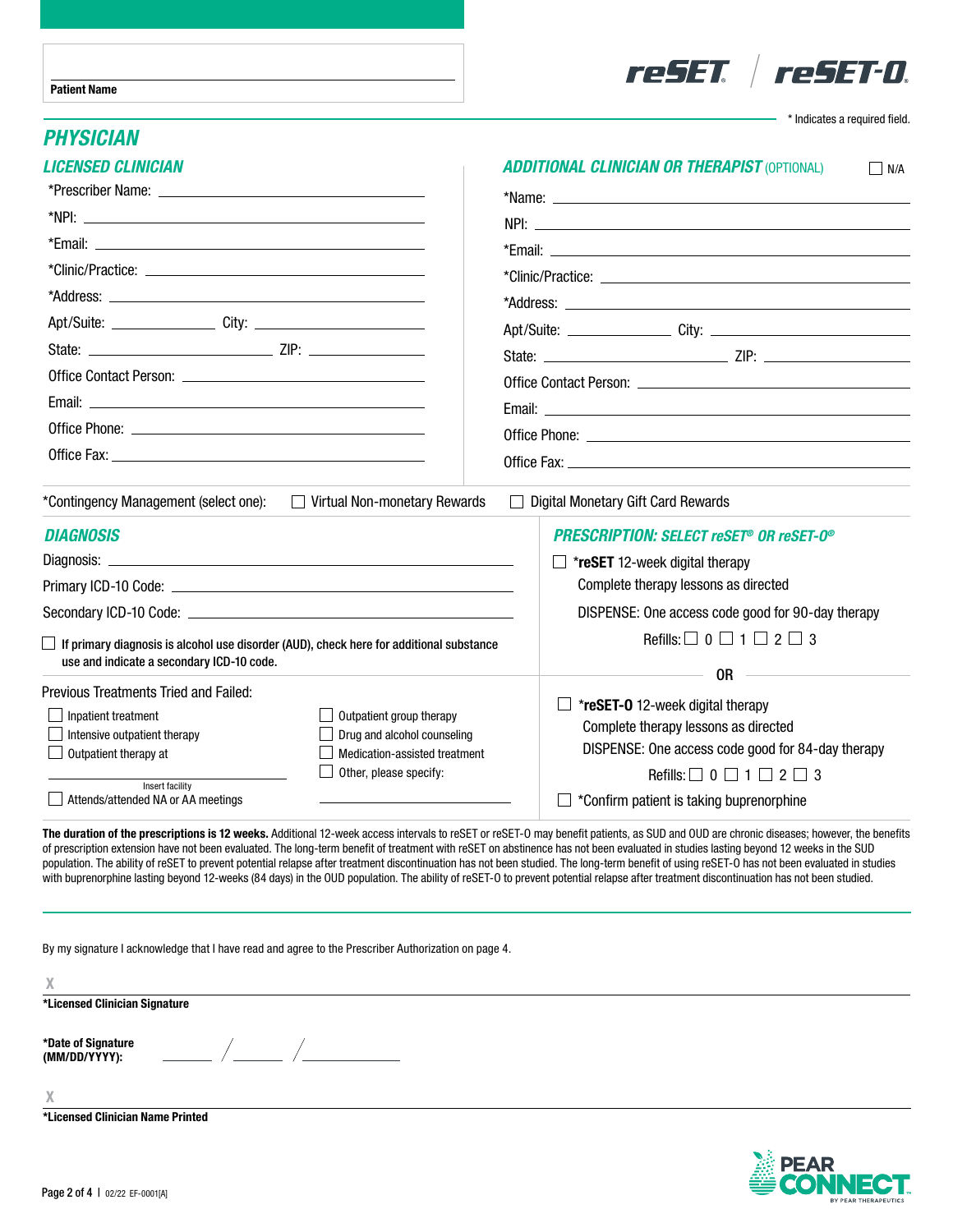## *AUTHORIZATION TERMS*

### *PATIENT PRIVACY:*

# reSET reSET-0.

#### Voluntary Authorization for Use and Disclosure of Health Information

By signing this authorization, I authorize my physicians, pharmacies, other healthcare providers ("My Providers") and/or my health plans (if applicable) to disclose my health information to Pear Therapeutics, Inc., and its representatives, agents, and contracted third-parties (together "PearConnect™"). I understand that my health information includes information relating to my medical condition, my current medications and treatments, behavioral therapies and trainings, treatment and medical history, treatment goals, health insurance coverage and other information related to my care and management of my care. I understand that this information may include mental health and substance abuse information. I also understand that this information is in addition to the information that My Providers may disclose to Pear for purposes of my treatment with Pear's Prescription Digital Therapeutic ("PDT") and related services.

By signing this form, I agree that My Providers may disclose my health information described above so that Pear may communicate with me about my care and otherwise help me to finalize the enrollment process.

I agree that Pear may use and disclose my health information to provide me with technology support for the use of the PDT, analyze my treatment and health outcomes, to better understand how the PDT works, including improving the overall patient experience, for internal business purposes and analyses, and to de-identify the information and use it for other business purposes. Pear may also use my health information in publications about the PDT, but my health information first would be de-identified and combined with others health information to protect my privacy.

I also agree that Pear may contact me for the purposes described above, including by telephone, text message, and email. Pear may also call or text me at any number that I provide to Pear or My Providers for any non-marketing purpose using an automatic telephone dialing system and prerecorded or artificial voice.

I understand that once My Providers and health plan have disclosed my health information to Pear, that information may no longer be protected by certain federal and state privacy laws, but that Pear agrees to use and disclose my health information only for the purposes described above, unless I provide additional consent, or as required by law. I understand that I may refuse to sign this authorization, and that my refusal will not affect my treatment by My Providers, coverage by my health plans or my ability to use the PDT, however, I will not be able to obtain PearConnect services. I also may revoke (cancel) this authorization at any time in the future by calling 1-833-697-3738 and/or emailing PearConnect@peartherapeutics.com, but that my cancellation will not apply to any information already used or disclosed in reliance on this authorization before my cancellation. I understand that I am entitled to a copy of this authorization. This authorization is valid for six (6) years after the date of my signature, unless applicable law requires an earlier expiration or I revoke my authorization earlier.

I understand that PearConnect will make multiple attempts over the course of thirty (30) days to contact via phone, text, and/or email and that if I fail to respond within those thirty (30) days, PearConnect will no longer contact me and I will no longer be eligible to receive the PDT under this prescription and I will need to contact my Providers to obtain another prescription.

Please find more information on reSET at https://peartherapeutics.com/reset-ptprivacy/ and https://peartherapeutics.com/reset-pt-terms/.

Please find more information on reSET-O at https://peartherapeutics.com/reseto-pt-privacy/ and https://peartherapeutics.com/reset-o-pt-terms/.

#### Additional Patient Privacy Terms for Insurance Enrollments:

By signing this authorization, I also authorize my health plans to disclose my health information to PearConnect so that Pear may help verify or coordinate health plan coverage or otherwise obtain payment for my treatment and/or assist me in applying for financial assistance.

I understand I may be eligible for participation in financial assistance programs which may be offered by Pear (such as co-pay assistance or patient assistance programs), and that my participation in these programs is voluntary and that I must meet all of the applicable eligibility requirements. I also understand that as part of verifying program eligibility requirements under these programs, PearConnect may use and disclose my health information, including conducting a preliminary insurance verification, collecting information regarding my household size and income through Experian Health, and confirming my US residency. I understand that in order to qualify for future Pear programs I may be required to provide Pear with additional information to confirm that I meet the eligibility criteria.

#### Additional Patient Privacy Terms for Bulk Purchase and EEP Enrollments:

I understand that I am receiving Pear's PDT through one of the following ways: my Provider through Bulk Purchase or through the Early Experience Program (EEP), and therefore, will not have any out-of-pocket costs payable to PearConnect. If under the Bulk Purchase plan, I understand that my Provider may bill me directly for the prescribed PDT. If under the EEP, I understand that I cannot seek reimbursement or any other form of compensation related to the prescribing, distribution and/or my use of the PDT.

#### Additional Patient Privacy Terms For Clinic Direct Pay Enrollments:

I understand that I am receiving Pear's PDT through my Provider and PearConnect will not collect any payment from me, but that my Provider may bill me directly for the PDT.

#### Additional Patient Privacy Terms for Transition of Care Enrollments:

I authorize PearConnect to use and disclose my health information to other identified Providers (e.g., treating physicians) to support my prescription of the PDT in conjunction with my transition from the emergency department, discharge from hospitalization or in-patient treatment program to the identified outpatient treatment program.

#### Patient TCPA

Telephone Consumer Protection Act (TCPA) Authorization Language for Marketing Purposes

I authorize PearConnect, Pear Therapeutics, Inc. and its contracted third-parties (collectively "Pear") to contact me with helpful information on its products, services, and for marketing and informational purposes, along with information regarding my participation in any discount program, and/or for market research purposes. I authorize Pear to contact me by mail, email, phone call and/or text message (including calls and text messages made with an automatic telephone-dialing system or a prerecorded or artificial voice)(standard messaging and data rates may apply). I may opt-out at any time by replying "STOP" by text or emailing PearConnect@ peartherapeutics.com with a subject line "STOP".